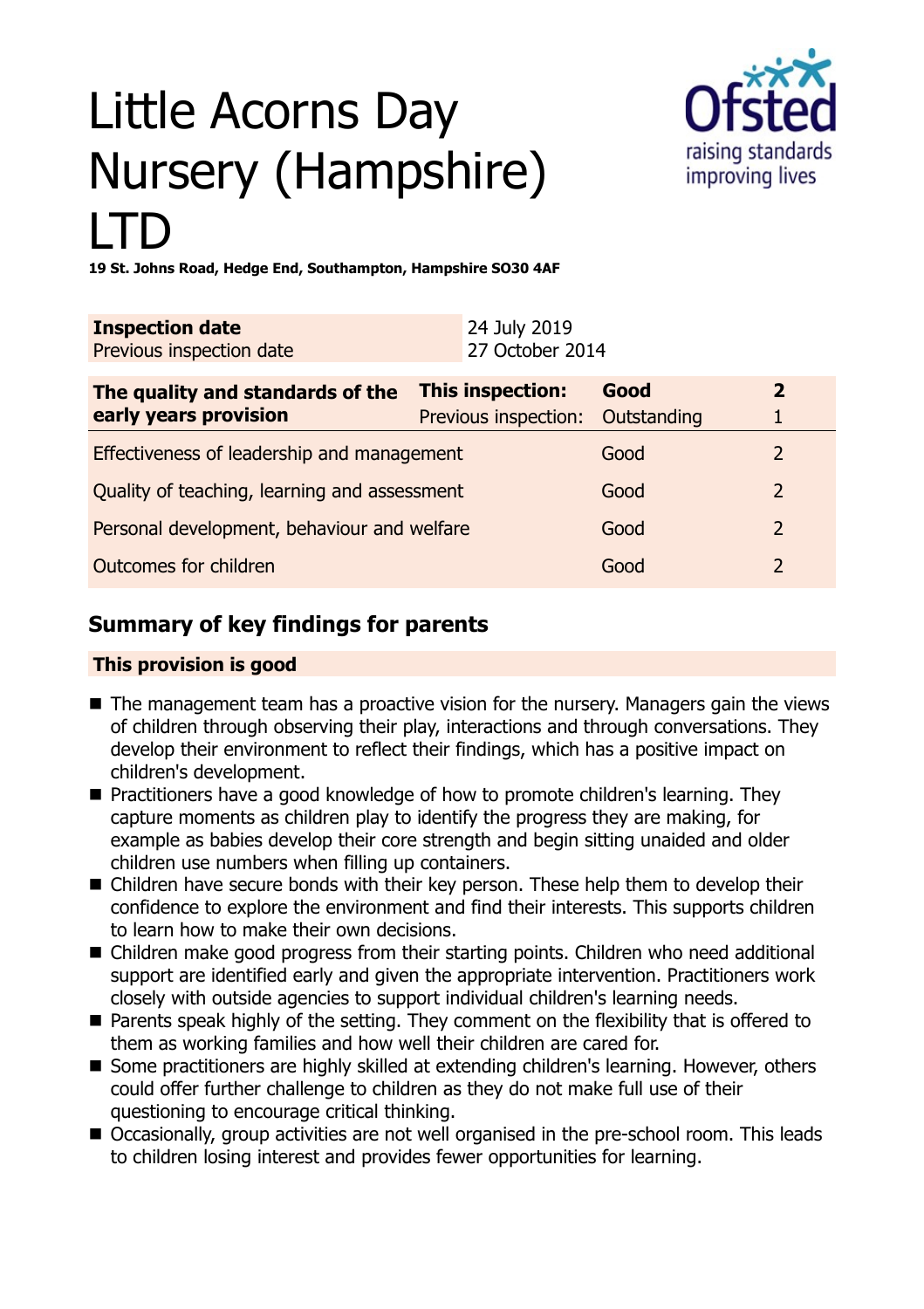## **What the setting needs to do to improve further**

## **To further improve the quality of the early years provision the provider should:**

- strengthen practitioners' knowledge of skilful questioning to extend children's critical thinking skills to the highest level
- **n** review further the organisation of activities and routines for older children to help keep them focused and engaged in their learning.

## **Inspection activities**

- $\blacksquare$  The inspector observed the quality of teaching in all three rooms to assess the impact on children's learning.
- The inspector completed a joint observation with the manager in the pre-school room to discuss and evaluate practice.
- $\blacksquare$  The inspector sampled documents, including safeguarding procedures, staff suitability checks and children's development records.
- The inspector spoke to parents, staff and children and took into consideration their views.
- The inspector tracked children's learning and development from their starting points to view progress made.

### **Inspector**

Hayley Doncom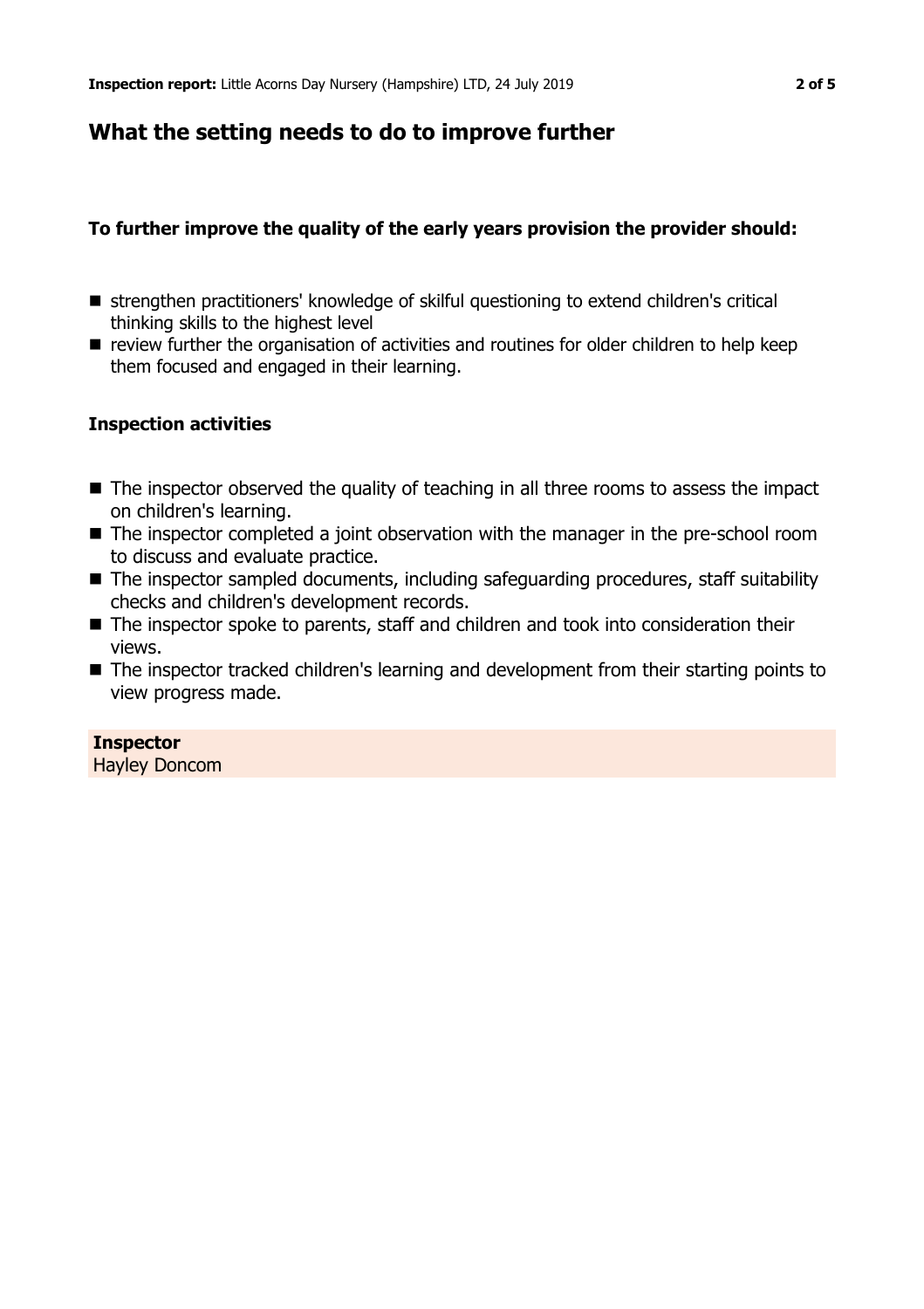## **Inspection findings**

## **Effectiveness of leadership and management is good**

The manager empowers her team effectively and delegates roles and responsibilities well. Through appraisals and working closely with practitioners she observes their skill sets and finds their passions. This helps her ensure she is using the strengths within the team to develop the setting further. For example, a member of the management team has excellent knowledge of how to monitor children's progress. She now monitors all children's progress across the nursery and liaises with other practitioners to address her findings. Safeguarding is effective. The manager has a robust knowledge of protecting children and what to do should she be concerned. She demonstrates that the safety of children is paramount. Practitioners are vigilant. They monitor children's welfare and know how to share any concerns.

### **Quality of teaching, learning and assessment is good**

Practitioners know their key children well and can therefore form accurate assessments of their learning. They plan effectively for individual children based on what they know they can do already and their current interests. For example, younger children show persistence as practitioners support them to use pipettes to collect coloured water. This helps children develop their physical skills, which supports them well for early writing. Practitioners enhance older children's interest in role play. They develop a 'shopping theme' as they introduce money and real food items. Children take pleasure in talking about their own experiences, which helps them develop their understanding of the world.

### **Personal development, behaviour and welfare are good**

Children behave well. Older children are learning how to manage their own conflicts with support from practitioners. Younger children are nurtured and supported to understand their emotions through validation and visual prompts. This has a positive impact on young children's understanding as they recognise the emotions of others and offer soft comforters if needed. The secure relationships that children have with their key persons help them develop their confidence. Younger children explore the environment and happily build towers with blocks. Older children successfully take care of their personal hygiene needs. They develop good physical development when playing on climbing equipment. They happily play together and use their imaginations when whizzing down the slide into 'lava'.

### **Outcomes for children are good**

Children are motivated to learn. They thrive in the well-planned environment that helps them develop and consolidate skills ready for the next stage of their learning. Babies begin to express themselves through exploring paint. They develop their physical skills as they grasp tools and squeeze paint between their fingers. Older children develop their literacy skills as they retell their favourite storybooks. Children develop good coordination and balance as they successfully walk along beams in the garden. They show delight as they achieve what they had set out to do.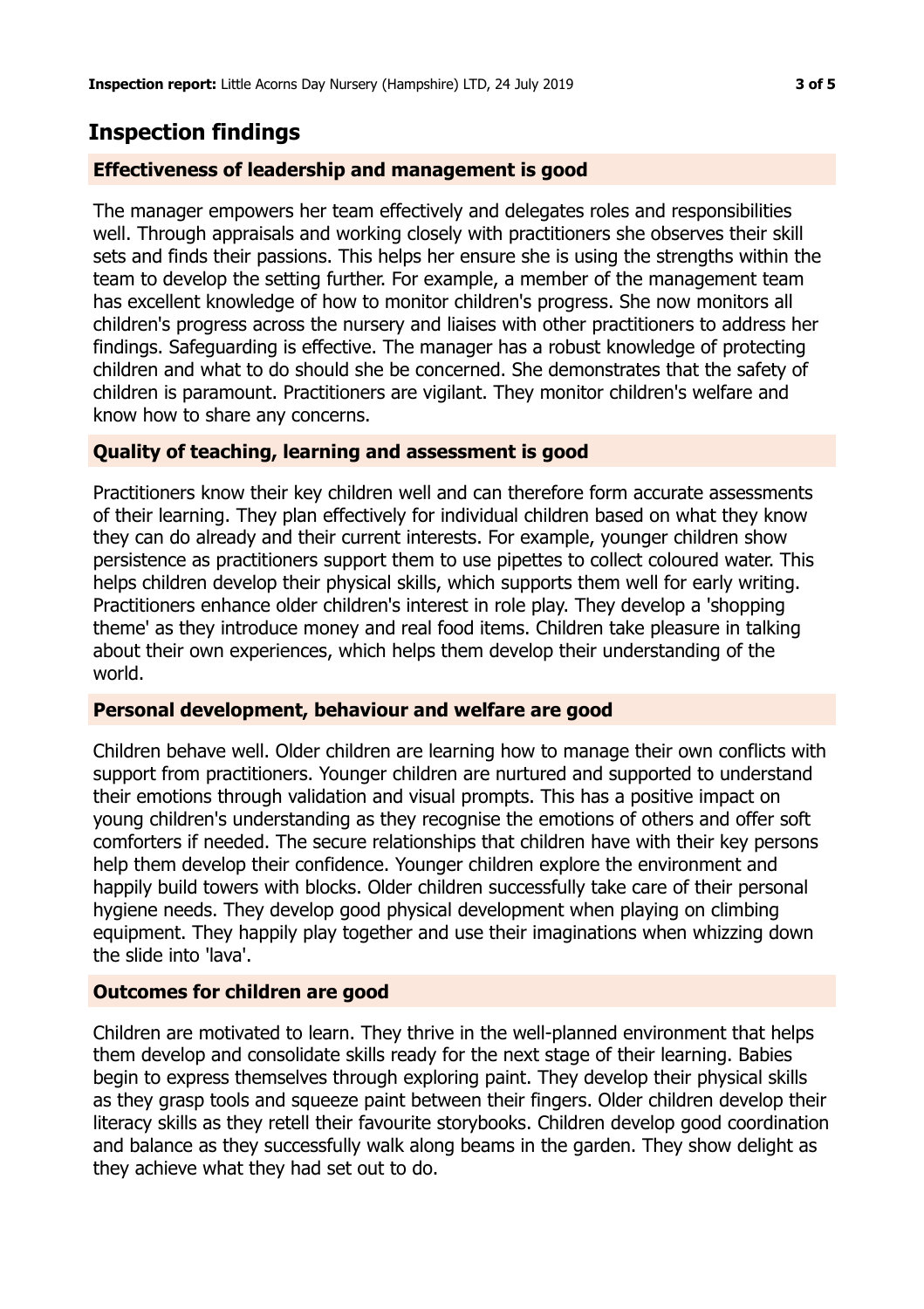## **Setting details**

| Unique reference number                             | 509573                                                                               |
|-----------------------------------------------------|--------------------------------------------------------------------------------------|
| <b>Local authority</b>                              | Hampshire                                                                            |
| <b>Inspection number</b>                            | 10108519                                                                             |
| <b>Type of provision</b>                            | Childcare on non-domestic premises                                                   |
| <b>Registers</b>                                    | Early Years Register, Compulsory Childcare<br>Register, Voluntary Childcare Register |
| Day care type                                       | Full day care                                                                        |
| <b>Age range of children</b>                        | $0 - 4$                                                                              |
| <b>Total number of places</b>                       | 125                                                                                  |
| Number of children on roll                          | 125                                                                                  |
| Name of registered person                           | Little Acorns Day Nursery Partnership                                                |
| <b>Registered person unique</b><br>reference number | RP904749                                                                             |
| Date of previous inspection                         | 27 October 2014                                                                      |
| <b>Telephone number</b>                             | 01489 795860                                                                         |

Little Acorns Day Nursery (Hampshire) registered in 1997 and is one of two privately owned settings. The nursery operates from a converted parish hall in the Hedge End area of Southampton. The nursery is open each weekday from 7.30am to 6pm for 51 weeks of the year. The provider receives funding for the provision of free early education for children aged two, three and four years. There are 22 staff employed to work with children, 20 of whom hold a relevant qualification, including the manager who holds a level 6 qualification.

This inspection was carried out by Ofsted under sections 49 and 50 of the Childcare Act 2006 on the quality and standards of provision that is registered on the Early Years Register. The registered person must ensure that this provision complies with the statutory framework for children's learning, development and care, known as the early years foundation stage.

Any complaints about the inspection or the report should be made following the procedures set out in the guidance Complaints procedure: raising concerns and making complaints about Ofsted, which is available from Ofsted's website: www.ofsted.gov.uk. If you would like Ofsted to send you a copy of the guidance, please telephone 0300 123 4234, or email [enquiries@ofsted.gov.uk.](mailto:enquiries@ofsted.gov.uk)